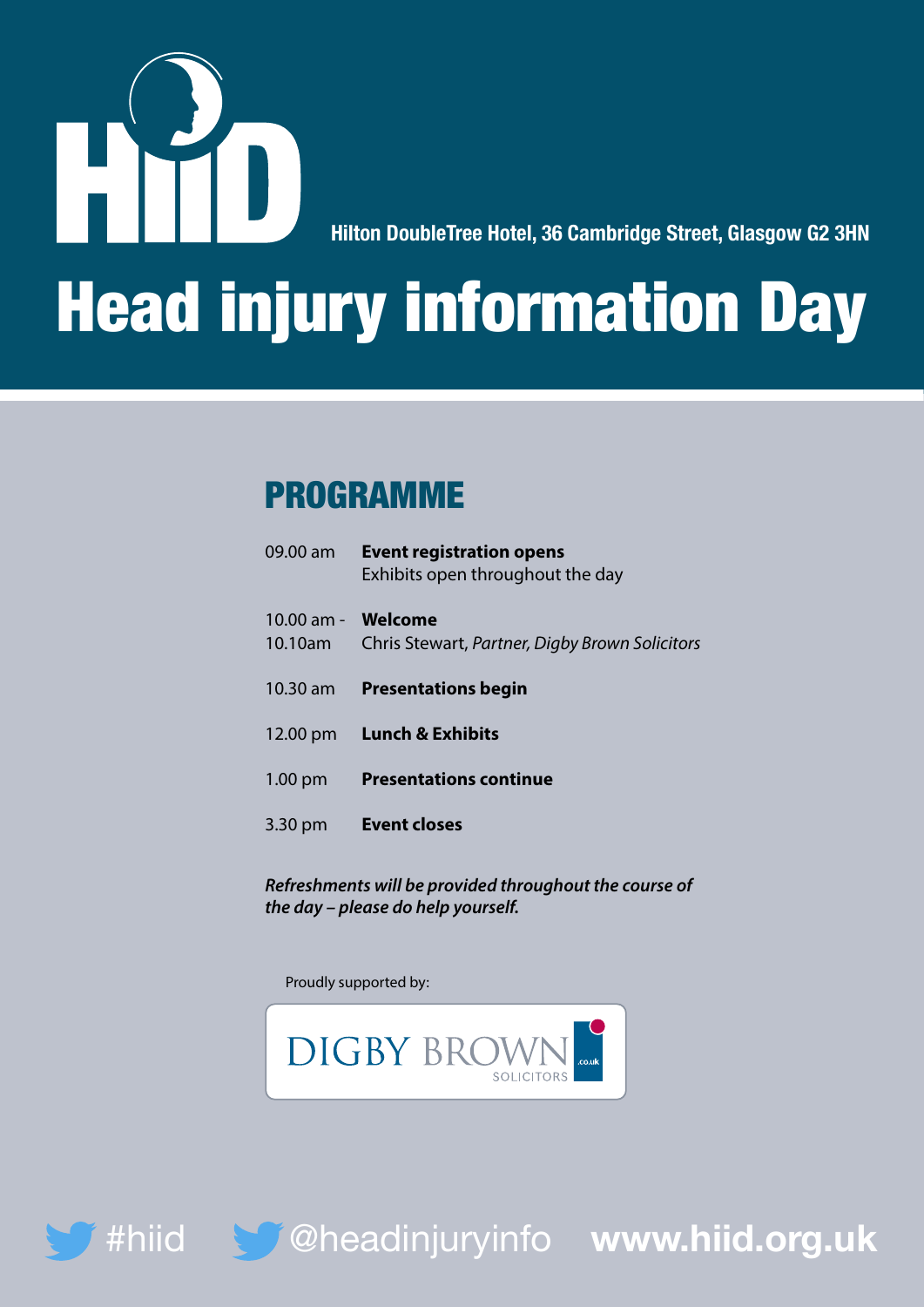

**Wednesday 11th May 2016 - Grand Central Hotel, Glasgow Wednesday 10th May 2017 - Hilton DoubleTree Hotel, Glasgow**

### PRESENTATIONS

#### 10.30 am **Fatigue Management** Lauren Henderson, *Occupational Therapist, Murdostoun Brain Injury Rehabilitation and Neurological Care Centre* 11.00 am **Never too late: Positive steps towards recovery after head injury**  Dr Andrew Harrison, *Director / Consultant Clinical Neuropsychologist, Case Management Services Ltd* 11.30 am **Procedural Memory - Attention Rather Than Memory** David Sawden, S*enior Rehabilitation Workshop Supervisor & Linda Martin, Service User, Compass Brain Injury Specialists Ltd* 12.00 pm **Lunch & Exhibits** 1.00 pm **Neuro Physio after Brain Injury**  Kenny Thoms, *Neuro Physiotherapist, Neuro Physio Scotland* 1.30 pm **Driving After Brain Injury** Chris Stewart, *Partner, Digby Brown Solicitors* 2.00 pm **Comfort break** 2.15 pm **Introduction to Child and Family Support Service** Beth Strachan, *Lead Child and Family Support Co-ordinator, Child Brain Injury Trust* 2.30 pm **Me, My Injury, My Support Group** Ann Paton, *Support Group Co-ordinator and Clients, Quarriers Renfrewshire HIS Sunshine Club* & Steven Cochrane, *BIEN Group* 3.00 pm **Parenting Challenges after ABI**  Colin Robertson, *ABI survivor*

3.15 pm **End of presentations** 

Proudly supported by:

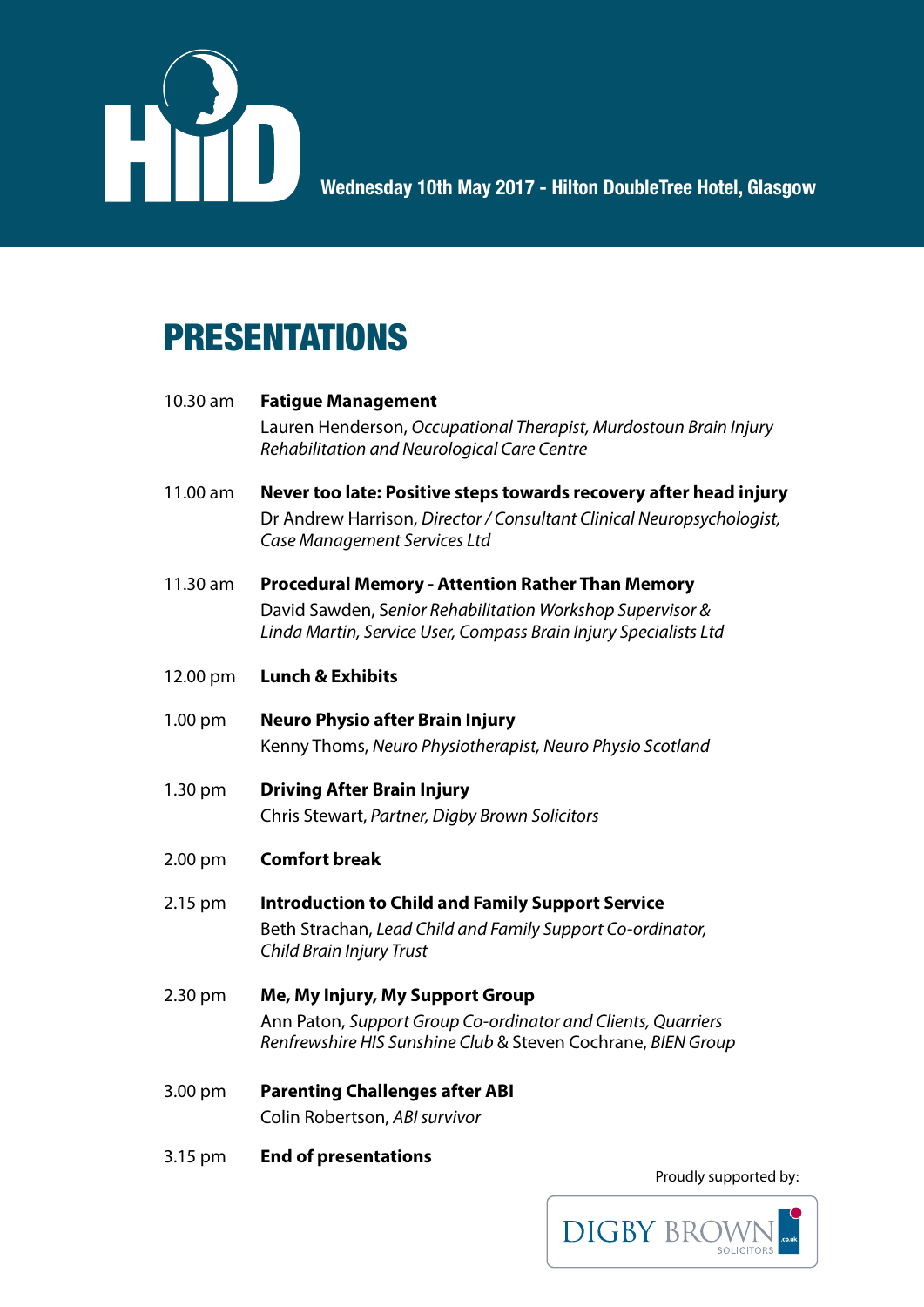

## LIST OF EXHIBITORS

The Advocacy Project

BIEN Group

Brain Injury Rehabilitation Trust: Graham Anderson House

Case Management Services

Caudwell Children

Ceartas Advocacy: ABI Café

Child Brain Injury Trust

Community Treatment Centre for Brain Injury

Compass Brain Injury Specialists Ltd

Digby Brown Solicitors

Epilepsy Connections

Epilepsy Scotland

Glasgow Centre for Inclusive Living

Glasgow City Carers Partnership

Glasgow Life

Head Injury Research Group, University of Glasgow

Headway Glasgow

Headway Glasgow Young Persons Group

Headway Lanarkshire

JS Parker Ltd

Meningitis Now

Momentum Skills

Murdostoun Brain Injury Rehabilitation & Neurological Care Centre

NHS Lanarkshire Community Brain Injury Team

Prince's Trust

Quarriers Renfrewshire Head Injury Service

Scottish Acquired Brain Injury Network (SABIN)

Scottish Head Injury Music Support Group (SHIMS)

Stroke Association

Tania Brown Limited

**Tilney** 

Visibility

West Dunbartonshire Acquired Brain Injury Service

*Further information on all exhibitors can be found in the Head Injury Information Directory and at www.hiid.org.uk.*